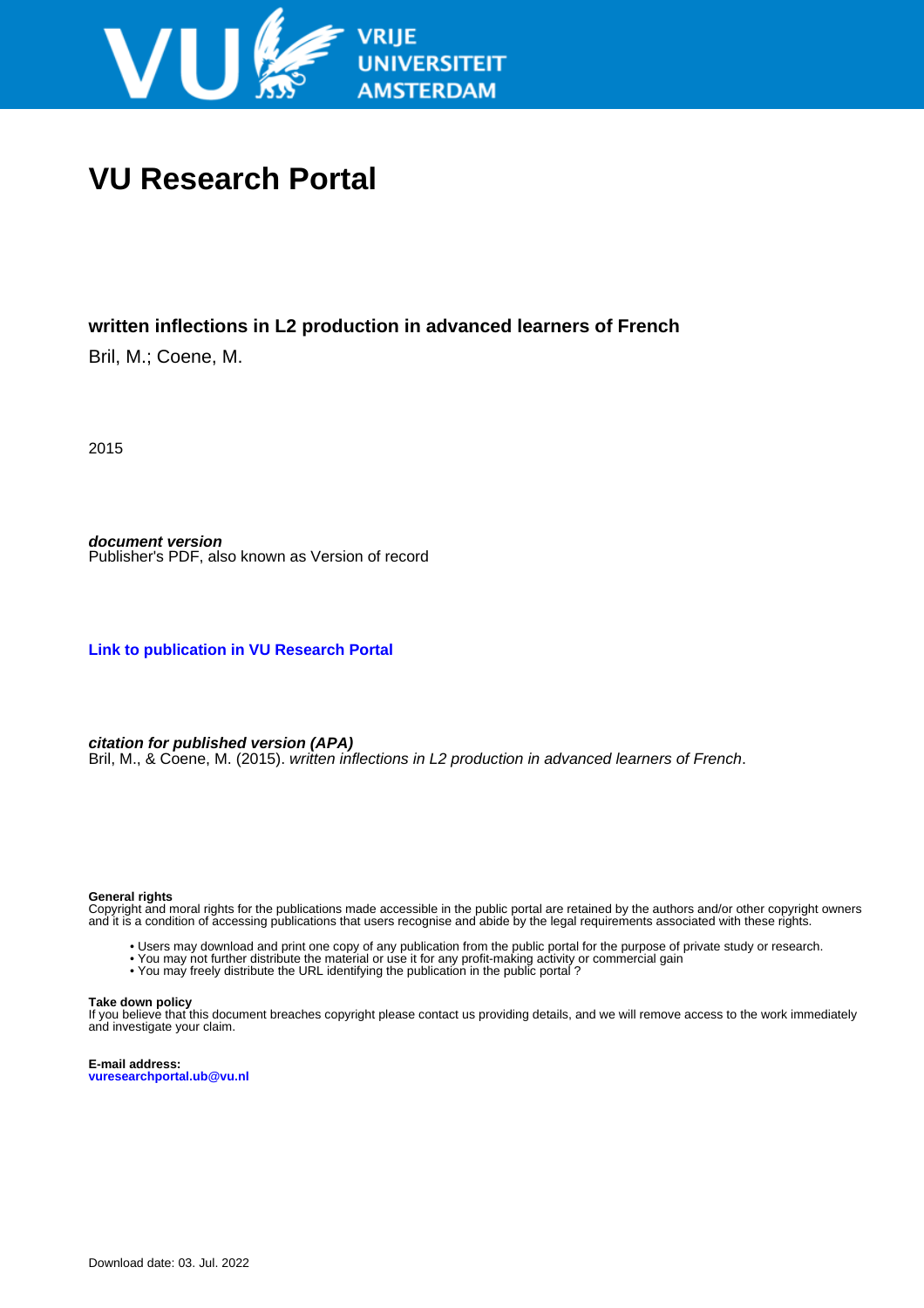Abstract Poster presentation  $17<sup>th</sup>$  International Morphology Meeting Vienna, February 18-20, 2016

Written inflections in L2 production in advanced learners of French Authors: Marco Bril & Martine Coene (Vrije Universiteit Amsterdam)

Inflectional morphology is very hard to acquire in L2, even for learners who have reached an advanced level of L2 (e.g. Bartning 2000). From a psycholinguistic approach, inflection errors made by L2 learners, can be related to locality: agreement processes which are more local in the sentence (e.g. between N and Adj) are mastered earlier than those that are less local (e.g. between N and participle) (*Processability Theory,* Pienemann 1989).

Here, we focus on data from advanced Dutch L1 – French L2 learners to test this locality effect in adjectival inflection. In French, inflection is present both in adjectives and participles; these exhibit agreement with the noun in number and gender. In contrast, inflection in Dutch is only present in adjectives in  $[+$  neuter,  $+$  singular,  $+$  definite,  $+$ attributivel context. In all other contexts no inflection shows up. For Dutch  $L1$  – French L2 learners this typological difference can affect the complexity of the acquisition of French adjectival inflection. If agreement with adjectives is indeed the result of a more local syntactic relation than with participles, this leads to the hypothesis that the first is fully mastered at an advanced level, while the latter is not. We further focused on past participle constructions comparing agreement in dislocation and relative clauses. Here also, differences in locality are expected to lead to different error rates, as agreement in dislocation constructions is known to be more locally than in relative clauses.

In addition to locality, the overt/covert nature of phonological expression of the inflection morpheme has also been related to the error rate of written inflection. Namely, advanced L2 learners seem to use phonological cues in processing inflectional morphology (e.g. Carrasco-Ortiz & Frenck-Mestre 2014). For L1 learners it has been shown that written inflection errors in French are related to the homophonic nature of the inflection morpheme (Largy & Fayol 2001). By testing the effect of locality on the one hand and of 'audibility' of the inflection morpheme on the other hand, this study aims to provide new insights with respect to the role of potential syntactic and phonological features on the acquisition of written inflection in advanced L2 learners.

The participants in this study consisted of advanced Dutch L1-French L2 learners who were recruited at a secondary school in The Netherlands. All participants studied French for 6 years at the highest level of Dutch education. The test consisted of a fill-in-the-gap elicitation task covering three conditions: agreement in two lexical categories (adjective (1a) vs. participle (1b)), in utterances with different syntactic complexity (dislocation (2a) vs. relative clause (2b)), and exhibiting differences in 'audibility' (inflection morpheme phonologically expressed (3a) or silent (3b)). Participant's scores were computed as correctness scores per condition.

(1a) La seul\_\_\_\_\_ période où on est partis, était l'été

(1b) Une page que nous avons lu\_\_\_\_\_\_\_, concerne l'anglais

- (2a) Je l'ai arrosé\_\_\_\_\_\_, la plante
- (2b) La clé que j'avais perdu\_\_\_\_\_, était celle de ma voiture
- (3a) Une remarque que nous avons fait\_\_\_\_\_ à ce propos, n'a pas résolu le problème

(3b) La boutique qu'on a trouvé\_\_\_\_\_\_ au bout de la rue, vend des vêtements de marque

The results show that more inflection errors occur with participles than with adjectives ( $t(25)$ )  $= 9.20$ ; p = .000). Also, participles in relative constructions show more inflection errors than in dislocation constructions ( $t(25) = 4.45$ ;  $p = .000$ ). However, no significant effect was